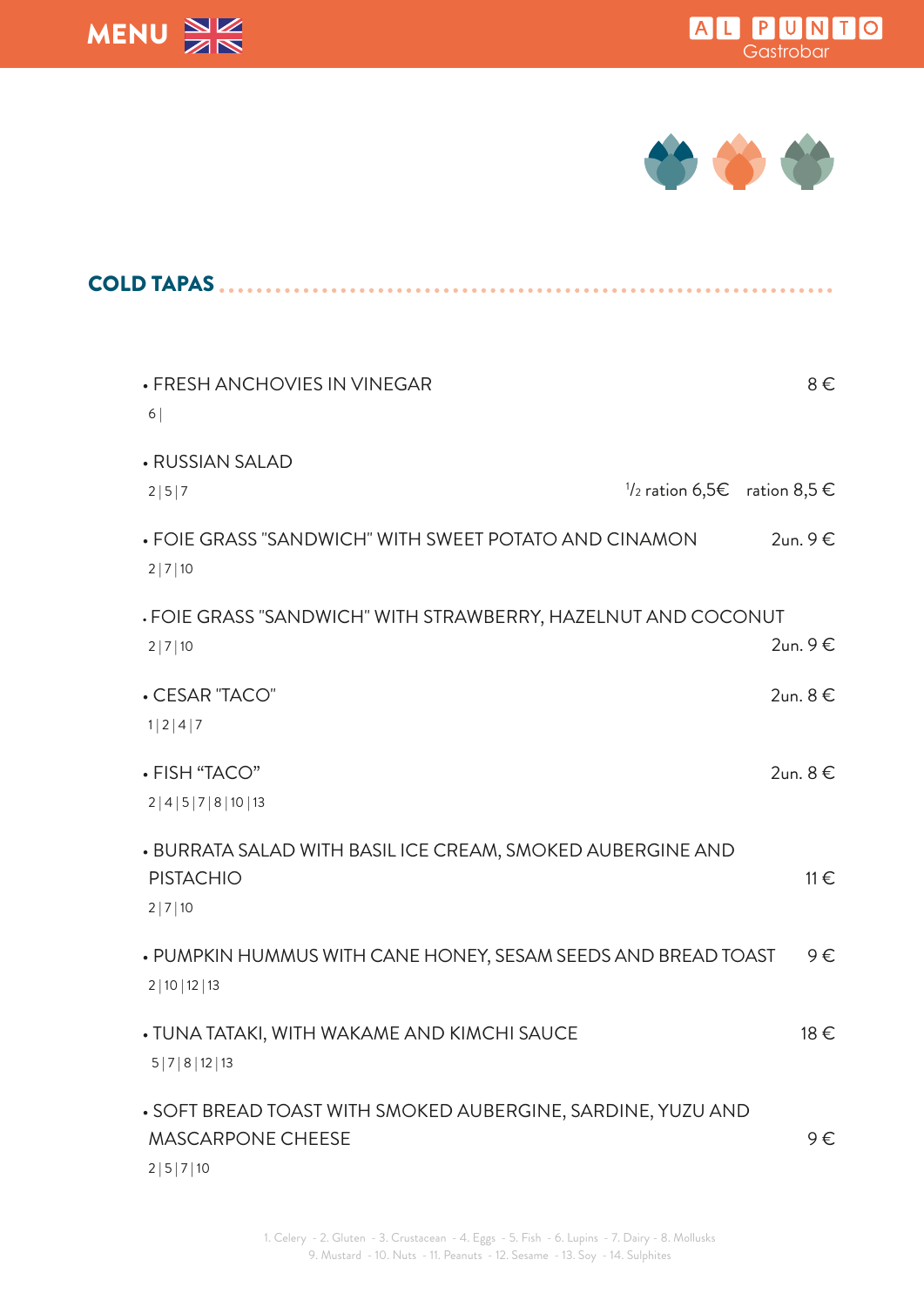





| <b>HOT TAPAS</b>                                                                                     |                       |
|------------------------------------------------------------------------------------------------------|-----------------------|
| • PATATAS BRAVAS<br>$\frac{1}{2}$ ration 5,5 € ration 7,5 €<br>7 10                                  |                       |
| • CROQUETTES (ASK TO OUR WAITERS)<br>- MUSHROOMS<br>- GOAT CHEESE, QUINCE AN TRUFFLE 2 4 7<br>$-HAM$ | 2 un. 4,5 €           |
| . CHIPS<br>AUBERGINE CHIPS (SUMMER) 2 7 <br>ARTICHOQUES CHIPS (WINTER) 2                             | $9,5 \in$<br>$11 \in$ |
| • TERIYAKI CHICKEN WITH BASMATI RICE, LEMON ZEST AND PEANUTS<br>5 7 11 12 13                         | $11 \in$              |
| • CUTTLEFISH BURGER WITH MAYONNAISE<br>5 7 11 12 13                                                  | 12 €                  |
| • YAKISOBA NOODLES WITH VEGETABLES<br>2 5 10 12 13                                                   | 10€                   |
| • VEAL CHEEK WITH POTATO PURÉ, HAZELNUT, HONEY AND COCOA<br>7 10 14                                  | 18 €                  |
| . TRUFFLE BIKINI SANDWICH WITH YORK, CHEESE AND TRUFFLE OIL<br>2 7                                   | $7,5 \in$             |
| • PULLED PORK BIKINI SANDWICH WITH BBQ MAYONNAISE, CHEESE,<br><b>CUCUMBER AND RED ONION</b><br>2 7   | $9 \in$               |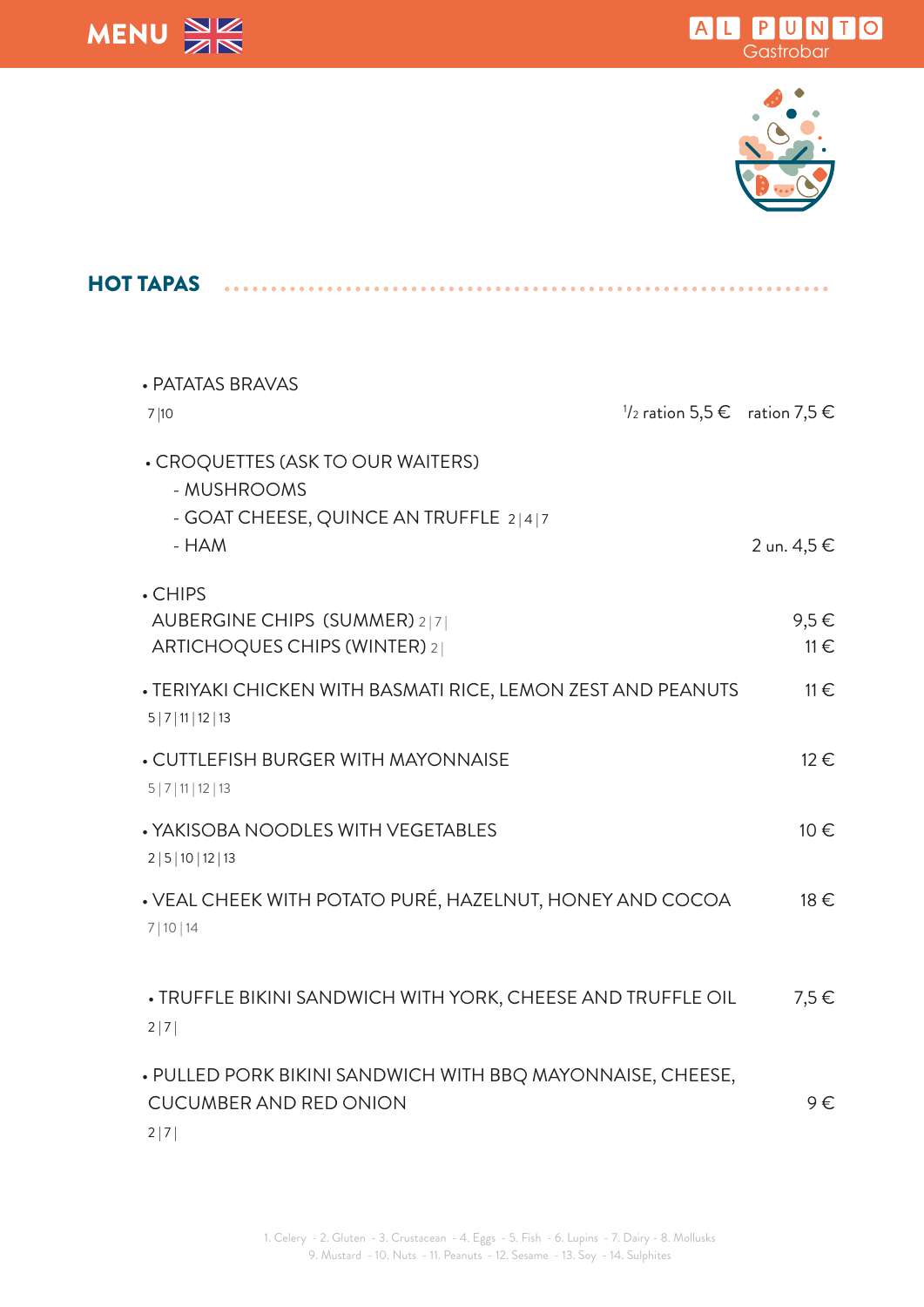





| • BAO BREAD PEKIN DUCK WITH HOISIN SAUCE<br>2 12 13                                            | 2 un/ 9,5 € |
|------------------------------------------------------------------------------------------------|-------------|
| • BAO BREAD CIUDAD DE MEXICO WITH IBERIAN PORK,<br><b>GUACAMOLE AND CORIANDER</b><br>2         | 2 un/ 9,5 € |
| • MARSELLA BRIOCHE BURGER WITH CHEESE, TARTARA,<br>CUCUMBER SAUCE AND CARAMELIZED ONION<br>2 7 | $8 \in$     |
| • VEGGIE BURGER<br>2 10                                                                        | 9€          |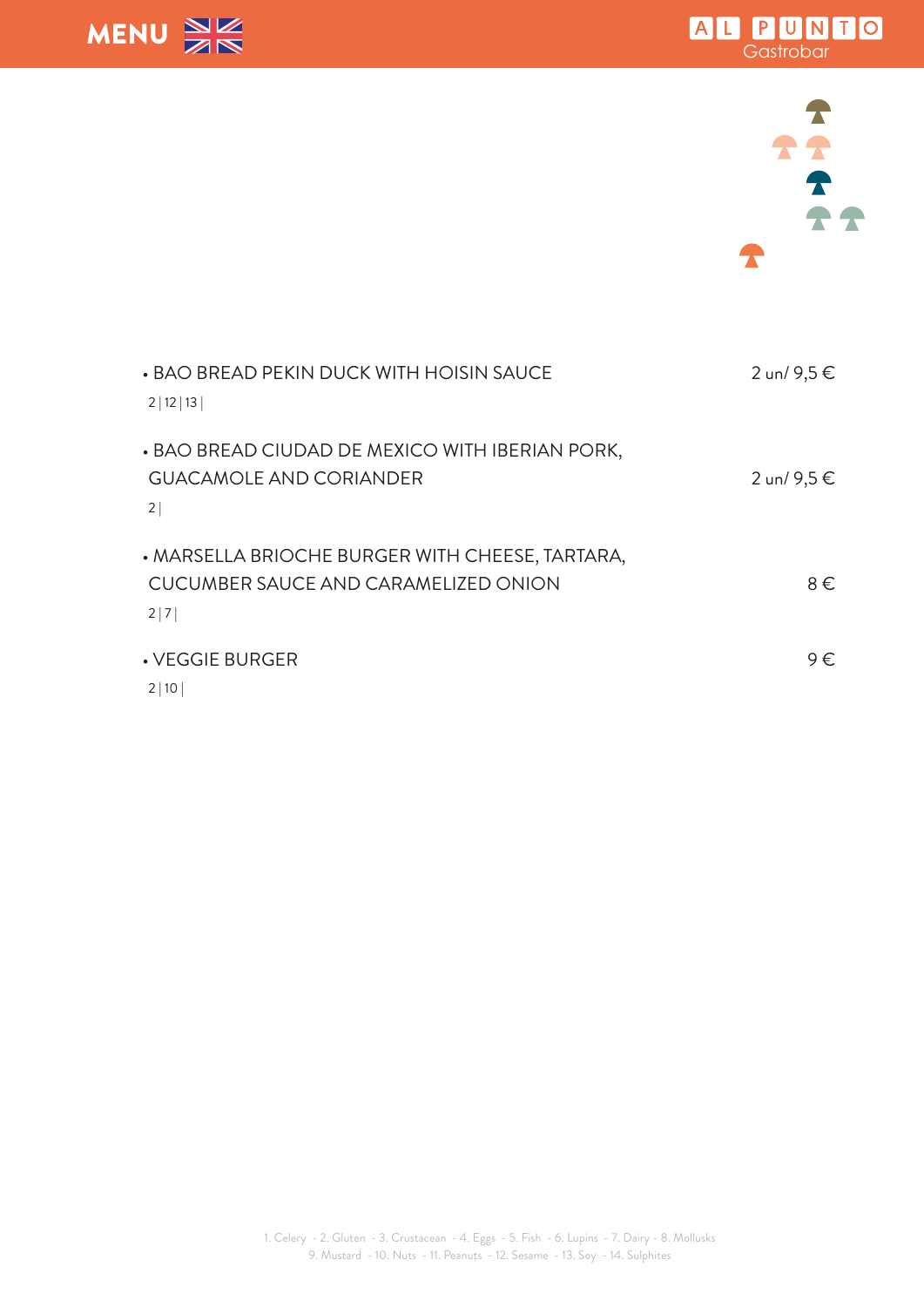







 $\sim$   $\sim$ 

**DESSERTS** 

| • CARAMELIZED BRIOCHE WITH ALMOND ICE CREAM<br>2 7 10         | $7,5 \in$ |
|---------------------------------------------------------------|-----------|
| • CHOCOLATE BROWNIE WITH SALTED CARAMEL ICE CREAM<br>2 7 10   | $6,5 \in$ |
| • HAZELNUT BISCUIT WITH HOT CHOCOLATE AND ICE CREAM<br>2 7 10 | $6,5 \in$ |
| · TIRAMISÚ.<br>2 7                                            | $6,5 \in$ |
| • CARROT CAKE<br>10                                           | $6,5 \in$ |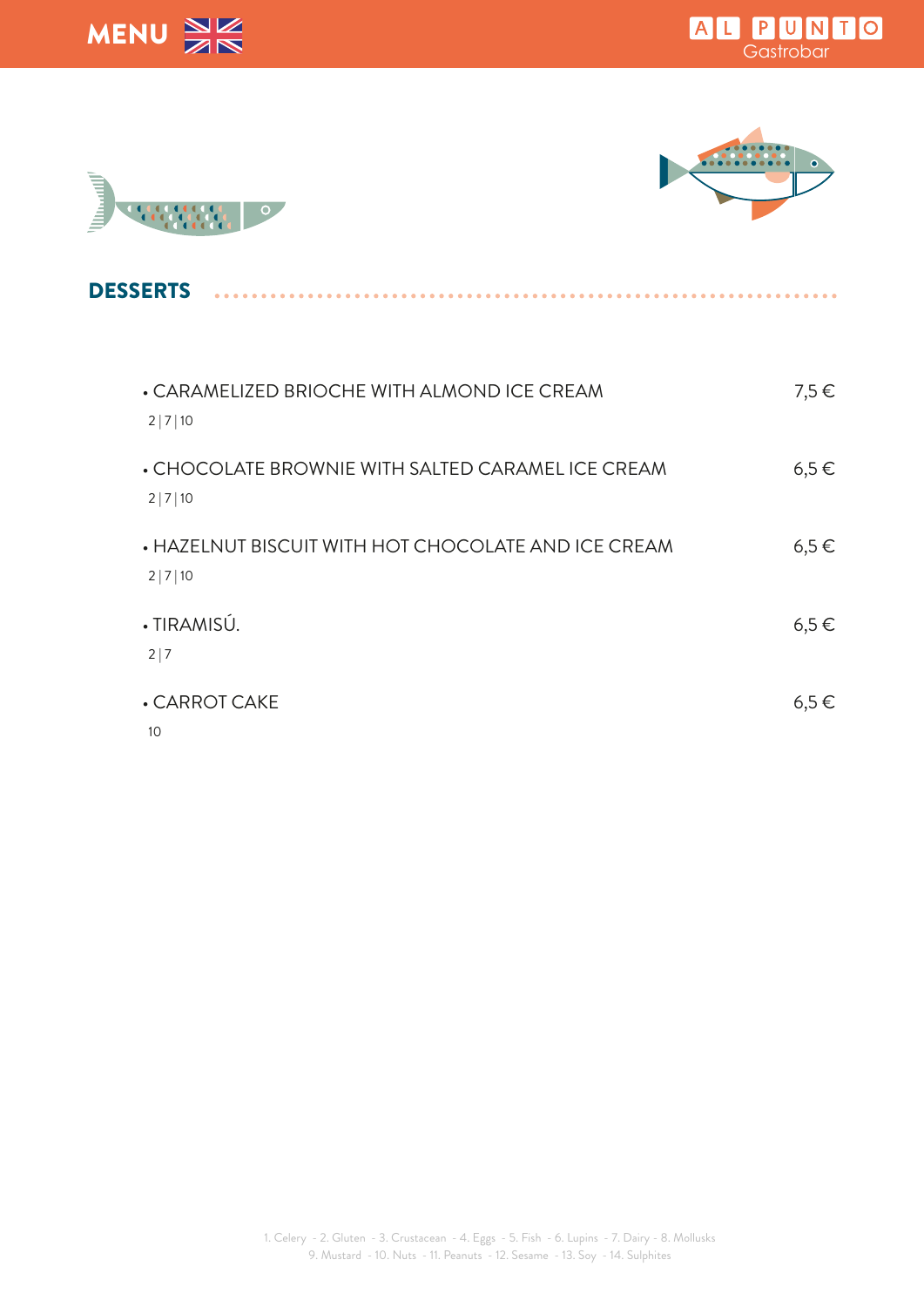

## Ě  $\overline{\phantom{a}}$

#### **RED WINES**

| <b>ALDEYA</b> Coupage, D.O. Cariñena                                                                                 | 2,50€          | 15,00€ |
|----------------------------------------------------------------------------------------------------------------------|----------------|--------|
| <b>EDULIS CRIANZA</b> Tempranillo, D.O. Rioja<br>Un trago placentero con largo postgusto                             | $3,50\epsilon$ | 17,00€ |
| <b>OAK ROBLE</b> Tempranillo, D.O. Ribera<br>Directo y adictivo                                                      | 3,30€          | 16,00€ |
| LA LLOMA Bonicaire y Monastrell, D.O. Valencia<br>Para divertir a tus pupilas, de la terreta                         | 3,30€          | 16,00€ |
| LA NOVICIA Bobal, D.O. Utiel Requena<br>Elegante y cremoso                                                           |                | 17,00€ |
| FET A MA Monastrell, D.O. Alicante<br>Sabroso e intenso                                                              |                | 18,00€ |
| <b>GOTAS DE HABLA DEL SILENCIO</b><br>Tempranillo y Syrah, D.O.Extremadura<br>Fruta fresca                           |                | 17,00€ |
| PAGOS DE ANGUIX Coupage, D.O. Ribera del Duero<br>Opulento y goloso                                                  |                | 25,00€ |
| <b>ABADIA RETUERTA</b> Tempranillo, D.O. Castilla y León<br>Selección especial 93 p Parker, un tinto que nunca falla |                | 35,00€ |
| ALDEYA ROSADO Garnacha, Syrah, D.O. Cariñena                                                                         | $2,50 \in$     | 15,00€ |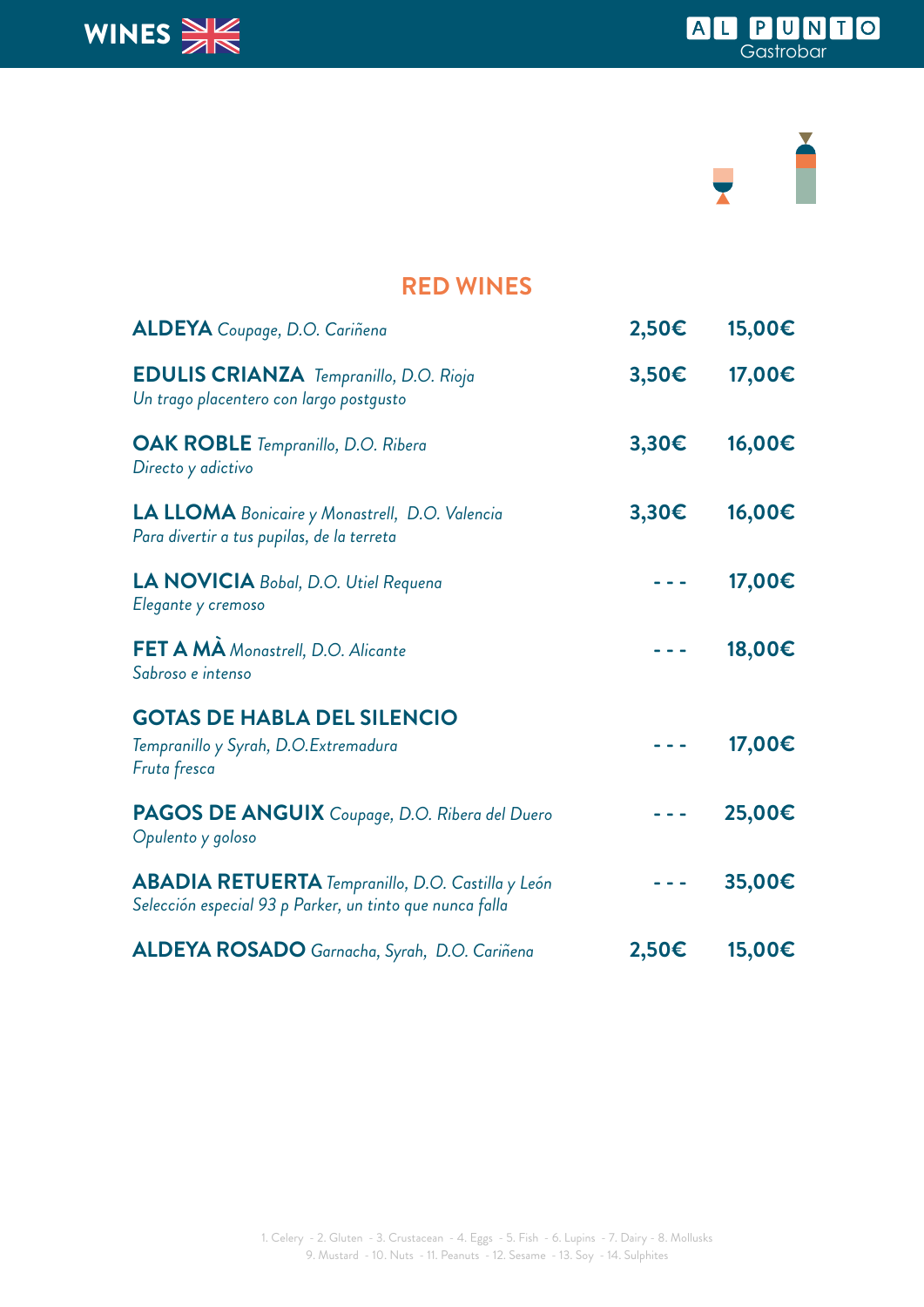

### **WHITE WINES MONSALVE** *Verdejo, D.O. Rueda* **2,50€ 15,00€ COS N.1** *Albariño, D.O. Rias Baixas* **2,50€ 15,00€** *Joven, cosechero y expresivo* **MAS DELS CAVALLS** *Chardonnay, D.O Alicante* **3,50€ 16,00€** *De marcado carácter mediterráneo* **LA VELLA BLANC** *Meringuera y Malvasía, D.O. Valencia* **3,30€ 16,00€** *Vino natural que se aleja de los blancos artificiales* **GREGAL** *Coupage, DO Penedés* **3,50€ 16,00€** *Suave, fresco y equilibrado* **FILLABOA** *Albariño, D.O. Rias Baixas* **- - - 22,00€** *Suave, fresco y equilibrado* **ABAD DON BUENO ESENCIA** *Godello, D.O. Cierzo* **- - - 20,00€** *Personalidad única y seductora* **JAVIER SANZ** *Verdejo, D.O. Rueda* **- - - 25,00€** *Fresco, frutoso y con buena acidez* **PHIL COLIN** *Chardonnay, D.O.Bourgogne* **- - - 30,00€** *Poderoso, seco y con buena acidez. Sobran las palabras* **WILLI HAAG** *Riesling Trocken Mosel, Alemania* **- - - 24,00€**  *Jugoso y con refrescante acidez* **CARLOTA SURIA** *Brut nature organic Macabeo D.O. Uitel Requena* **20,00€**

#### **CAVAS & VERMUTS**

. . . . . . . . . . . . .

| <b>CAVA BENJAMÍN</b>   | 4,00€      | <b>APEROL SPRITZ</b>    | 5,00 $\epsilon$ |
|------------------------|------------|-------------------------|-----------------|
| <b>CAMPARI</b>         | 4,50€      | <b>TINTO DE VERANO</b>  | 2,50€           |
| <b>NEGRONI</b>         | 7,00 €     | <b>MARTINI SECO</b>     | $3,20 \in$      |
| <b>MARTINI BLANCO</b>  | $3,20 \in$ | <b>JARRA DE SANGRÍA</b> | 13,50€          |
| <b>VERMUT DE GRIFO</b> | $3,20 \in$ |                         |                 |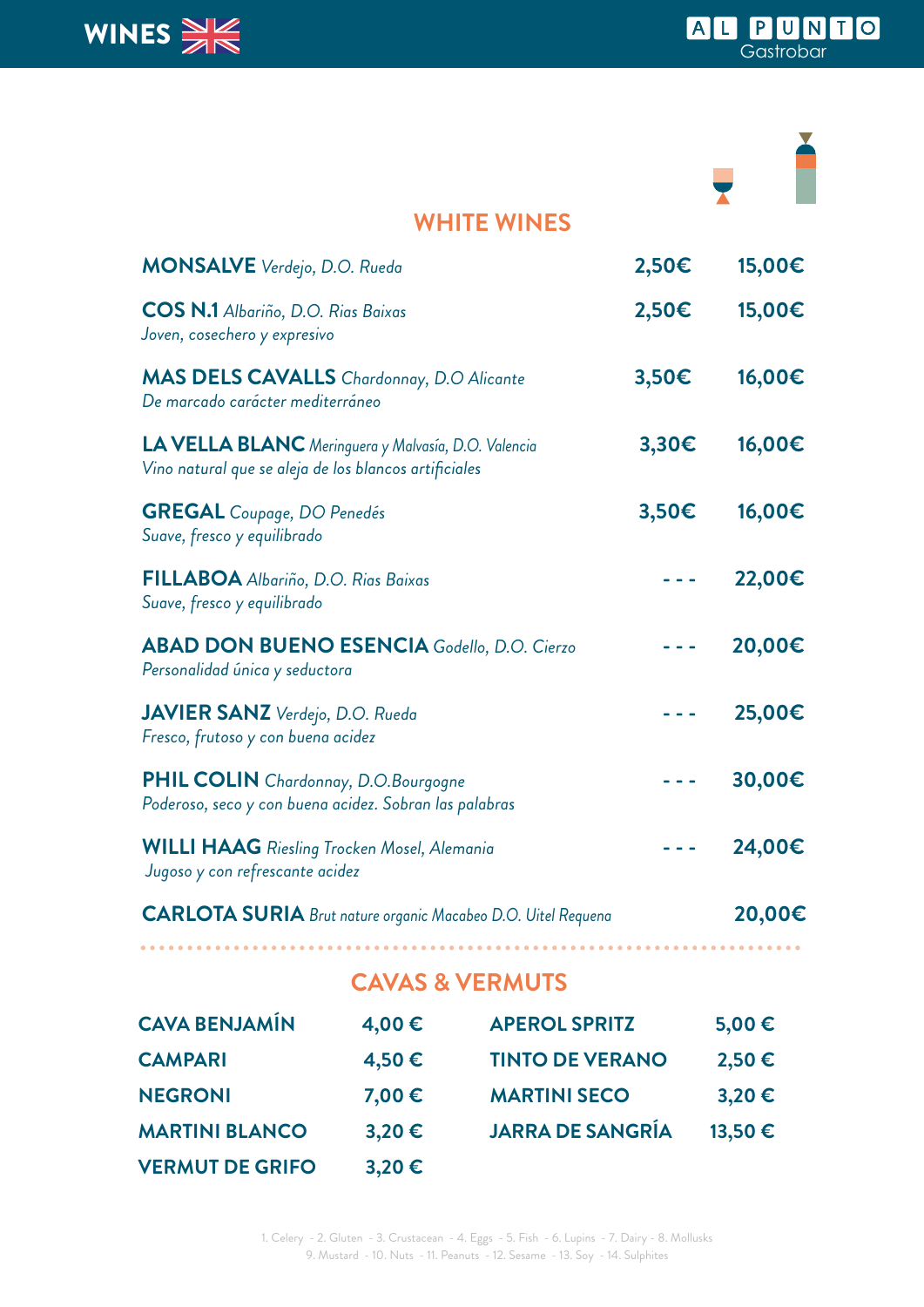

| <b>GROLSCH</b>                                                                | <b>2,00</b>   $\bigcirc$ 3,50   <b>7</b> 5,00  |
|-------------------------------------------------------------------------------|------------------------------------------------|
| <b>ESTRELLA GALICIA BODEGA</b>                                                | 2,00   $\frac{1}{2}$ 3,50   $\frac{1}{2}$ 5,00 |
| <b>ESTRELLA GALICIA 5,5°</b>                                                  | $2,50$ $\triangleq$                            |
| <b>ESTRELLA GALICIA 1906 6,5°</b>                                             | $\frac{1}{2}$<br>2,70                          |
| <b>ESTRELLA GALICIA 00 TOSTADA 0,0°</b>                                       | $\triangleq$<br>2,50                           |
| AFFLIGEM (BLOND, BELGA) 6,7°<br>Cerveza de abadía Belga, Blonde ale de libro. | $\triangle$<br>3,50                            |
| PAULANER (TRIGO, ALEMANA) 0,5 L 5,5°<br>Una rubia clásica de trigo Alemana    | 台<br>4,00                                      |

# **ALTHAIA**

**- Cerveza Artesana de Altea -**

| CAP BLANC 33 cl - SESSION IPA - 5° - 42 IBU        | 3,50 € $\triangleq$   |  |
|----------------------------------------------------|-----------------------|--|
| IPA 33 cl - INDIA PALE ALE - 6,5° - 55 IBU         | $3,50$ € $\triangleq$ |  |
| COSTA ESTE 44 cl - NEW ENGLAND IPA - 6,5° - 40 IBU | $6,00 \in \Box$       |  |
| MISTRAL 44 cl - DOBLE IPA - 8,7º - 60 IBU          | 6,00 € $\triangleq$   |  |
| POSIDONIA 44 cl - DOBLE IPA - 8,2º - 60 IBU        | $6,00 \in \Box$       |  |



1. Celery - 2. Gluten - 3. Crustacean - 4. Eggs - 5. Fish - 6. Lupins - 7. Dairy - 8. Mollusks 9. Mustard - 10. Nuts - 11. Peanuts - 12. Sesame - 13. Soy - 14. Sulphites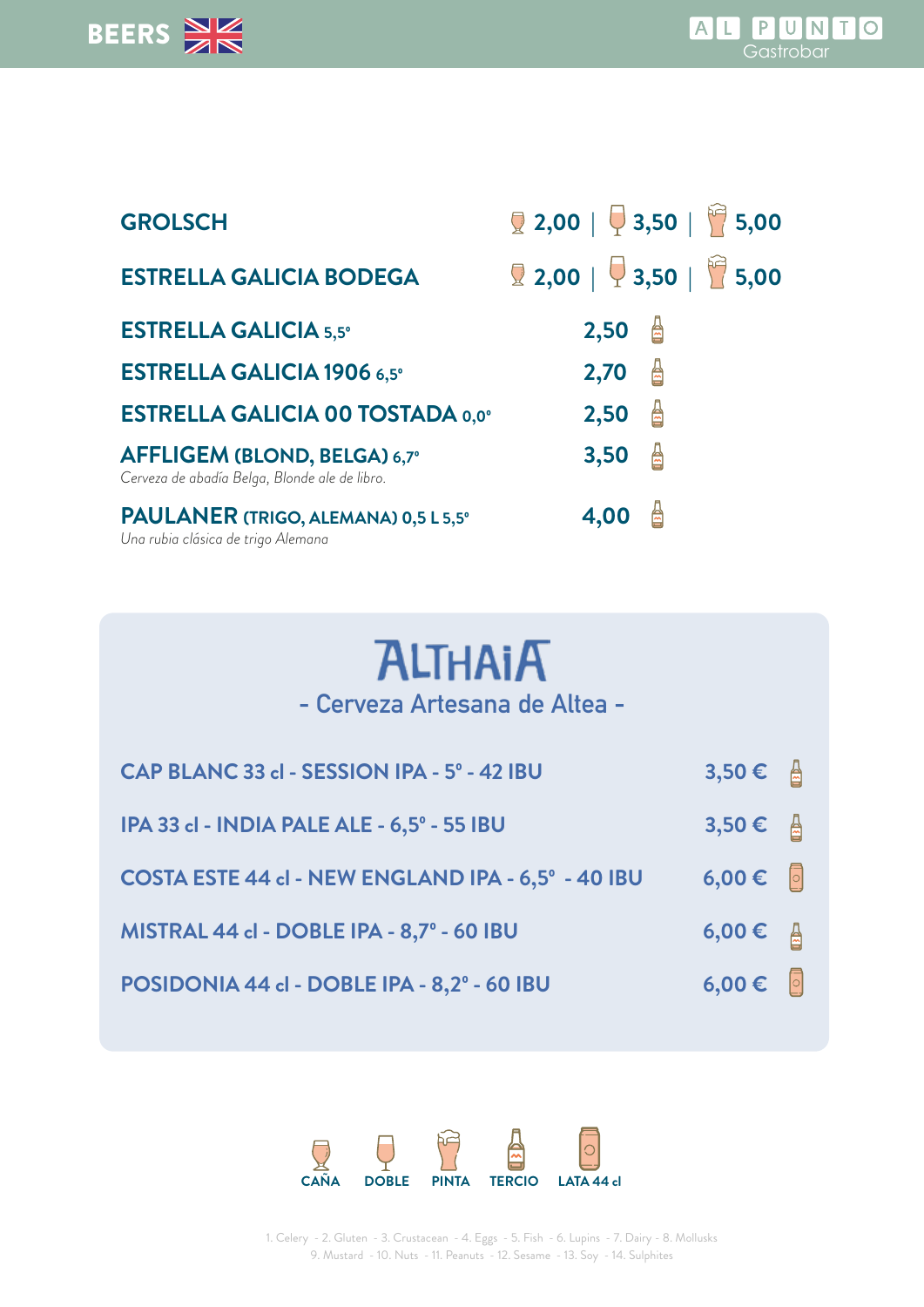



#### OPTIONS SUITABLE FOR CELIACS

| -Estrella Galicia Beer, 1/3 without gluten        | $2,5 \in$ |
|---------------------------------------------------|-----------|
| - Olives                                          | $3 \in$   |
| - Chips                                           | $1,2 \in$ |
| - Fresh anchovies from Cantabric Sea in olive oil | $7 \in$   |
| - Russian salad                                   | $8,5 \in$ |
| - Hummus                                          | $9 \in$   |
| - Burrata                                         | $11 \in$  |
| - Patatas Bravas                                  | $7,5 \in$ |
| - Carrillera                                      | 18 €      |
| - Ice cream and sorbets                           | $4 \in$   |



#### OPTIONS SUITABLE FOR VEGAN

| - Olives                                                                | $3 \in$  |
|-------------------------------------------------------------------------|----------|
| - Patatas Bravas                                                        | 7,5€     |
| - Aubergine chips (summer)                                              | 9,5€     |
| -Artichoques chips (winter)                                             | $11 \in$ |
| - Soft bread toast with smoked aubergine, yuzu and mascarpone cheese    | $9 \in$  |
| - Hummus                                                                | $9 \in$  |
| - Sorbets                                                               | $4 \in$  |
| - Veggier Burger                                                        | $9 \in$  |
| - Yakisoba noodles with vegetables, lemon zest, peanuts and sesam seeds | 10 €     |